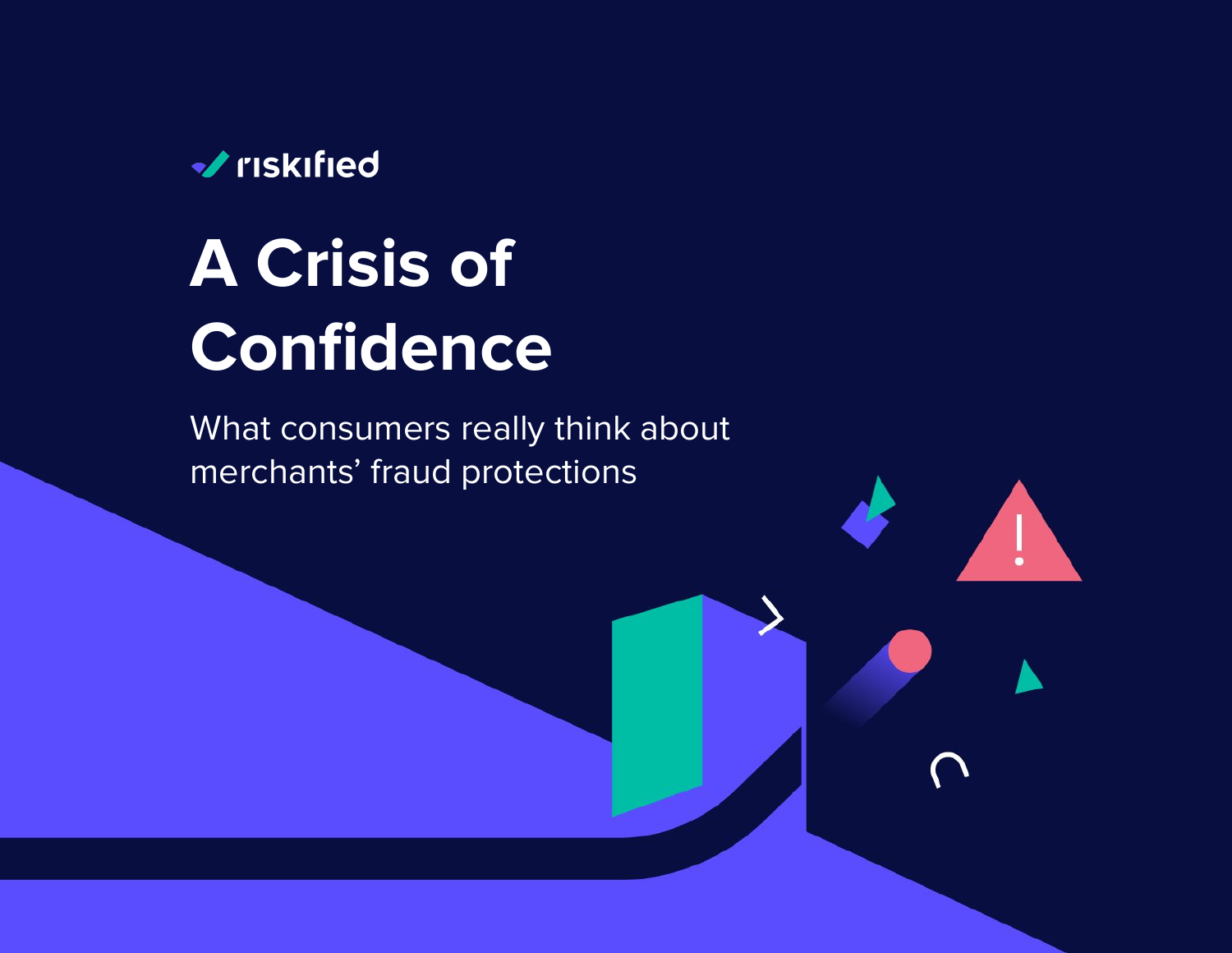## **Table of Contents**

| <b>Executive Summary</b>                    | 3               |
|---------------------------------------------|-----------------|
| <b>Introduction</b>                         | 5               |
| <b>The Global Disconnect</b><br>01          | 7               |
| <b>02 The United States</b>                 | 10 <sup>°</sup> |
| 03 The United Kingdom                       | 13              |
| 04 France                                   | 16              |
| <b>Germany</b><br>05                        | 18              |
| <b>Managing Fraud with Confidence</b><br>06 | 20              |
| <b>Conclusion</b>                           | 23              |

 $\mathbf{f}$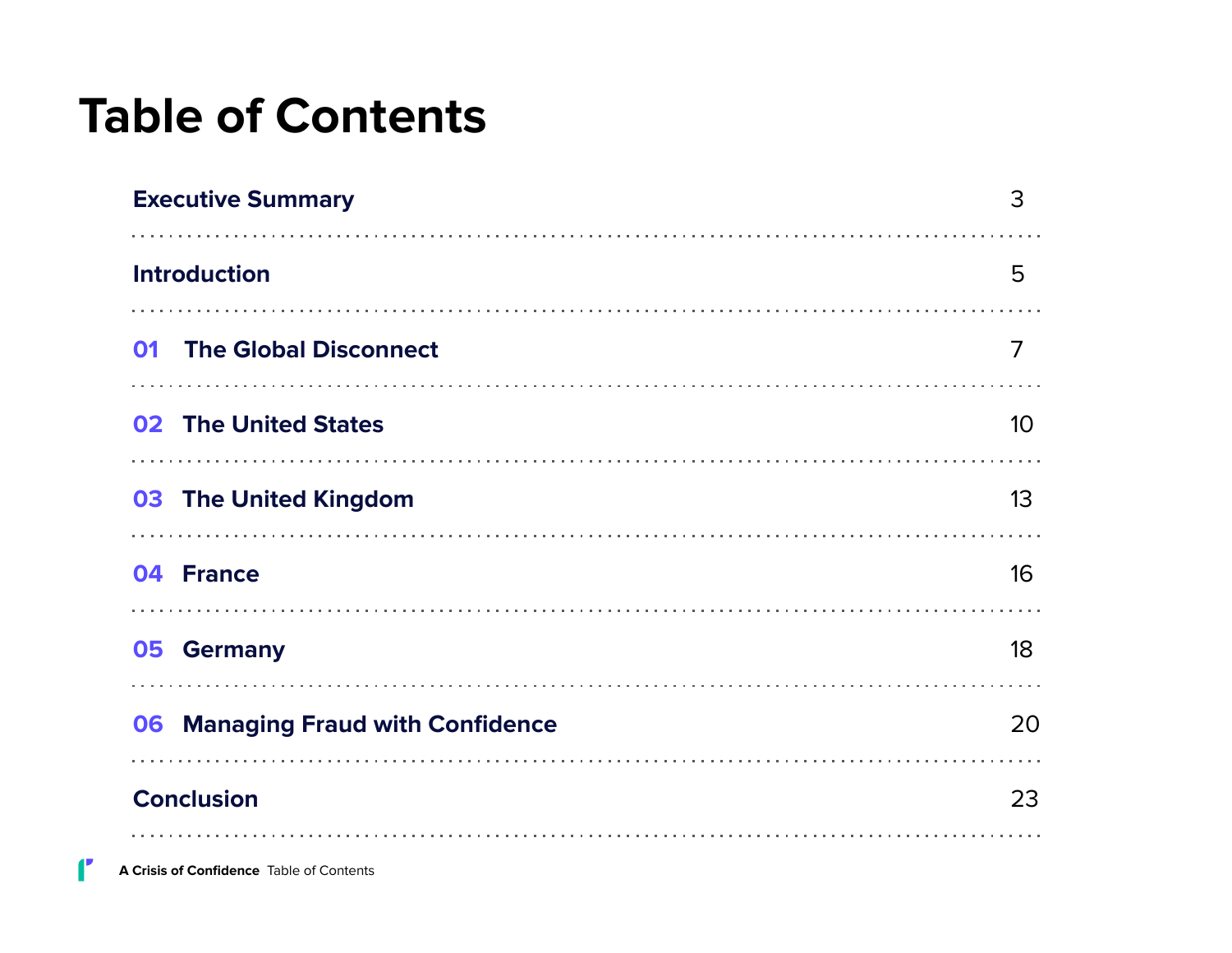# <span id="page-2-0"></span>**Executive Summary**

When it comes to online shopping fraud, merchants and consumers don't see eye-to-eye.

The results of a new, extensive survey by Riskified, the eCommerce enablement and fraud-prevention solutions provider, show a dramatic difference between how retailers and consumers view the threat of fraud and who they say is to blame.

The research, which comprises 4,000 consumers and 400 retailers across the UK, France, Germany and the US shows that retailers give themselves high marks for fighting against fraudsters. More than half (55%) of all retailers stated that they were confident in their ability to prevent eCommerce related fraud. Shoppers, however, are not impressed. Only 34% of consumers said they trust in retailers' ability to prevent fraud.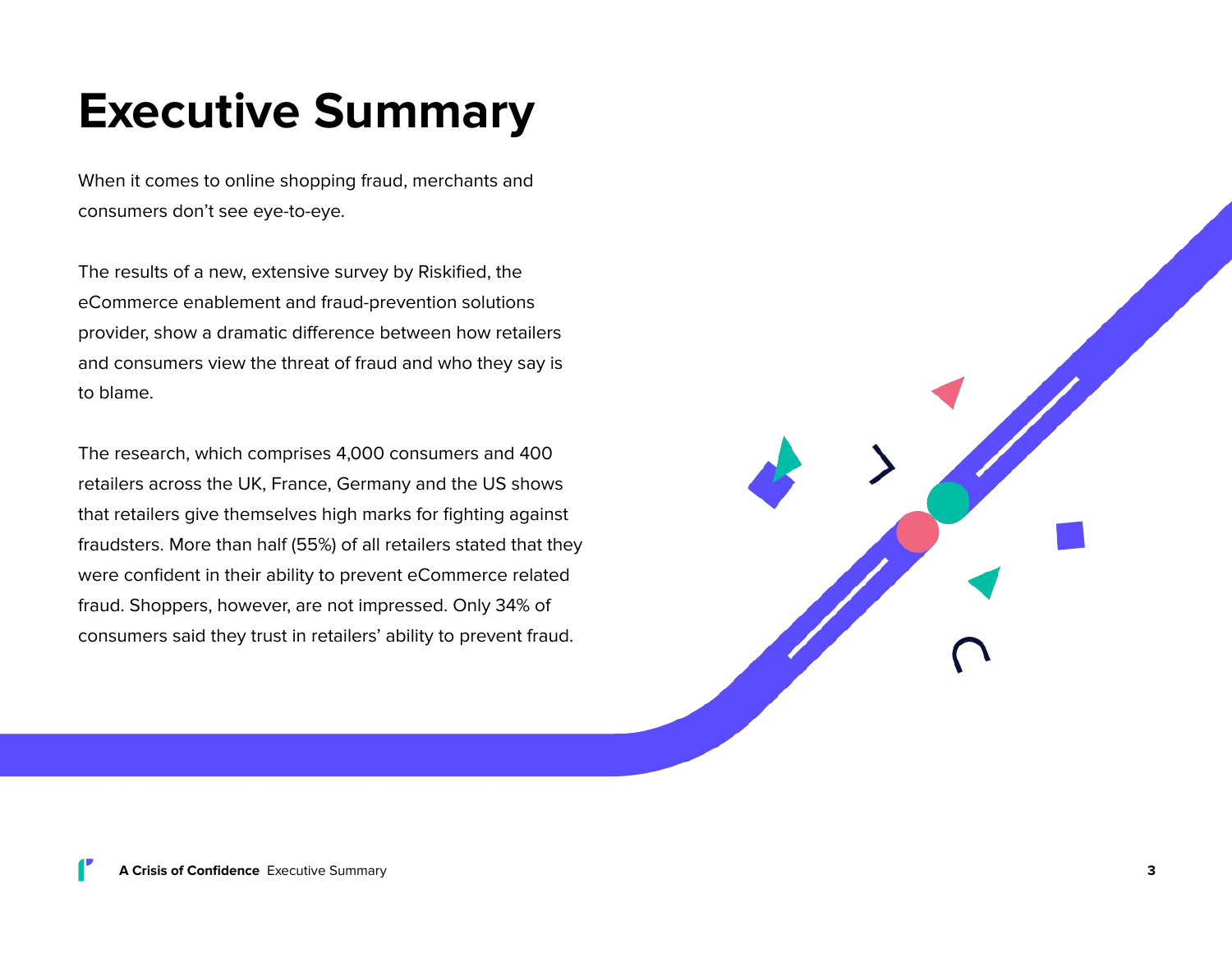**In the report, you'll find insights on:**

### **01 Consumer reaction to fraud**

The majority of the 4,000 shoppers we surveyed think retailers could be doing more to prevent fraud. Consumers are quick to blame retailers when there's a problem and will often stop shopping at an eCommerce site where they've been victimized. In this report, we'll look at the nature of this disconnect between consumers' perspective and merchants' perception and its implications for merchants across the globe.

### **02 Impact to eCommerce merchants**

Fraud is having a dramatic impact on eCommerce retailers' revenue, with merchants losing between 5% and 10% of their eCommerce revenue to fraud in 2020, according to our survey. An overwhelming majority of retailers reported that fraud attempts have increased dramatically since the start of the pandemic and expect them to continue to increase in 2021.

### **03 Regional fraud differences**

Ecommerce fraud is a global problem, but the consumer reaction differs based on where they live. Our report analyzes the regional disparities between shoppers surveyed in the United States, the United Kingdom, France, and Germany.

### **04 Becoming eConfident**

.

As we examined the results of the survey, it became clear that "true" confidence in eCommerce was a rare commodity. Consumers were nervous about the risk of fraud. Merchants were worried about the risk of both fraud and lost revenue.

At Riskified we call this type of true confidence in eCommerce **"eConfidence."** It's when both consumers and merchants know that they are protected from fraud, and when retailers know they're not losing revenue to false declines.

In this report, we'll touch upon solutions available to merchants as they build eConfidence.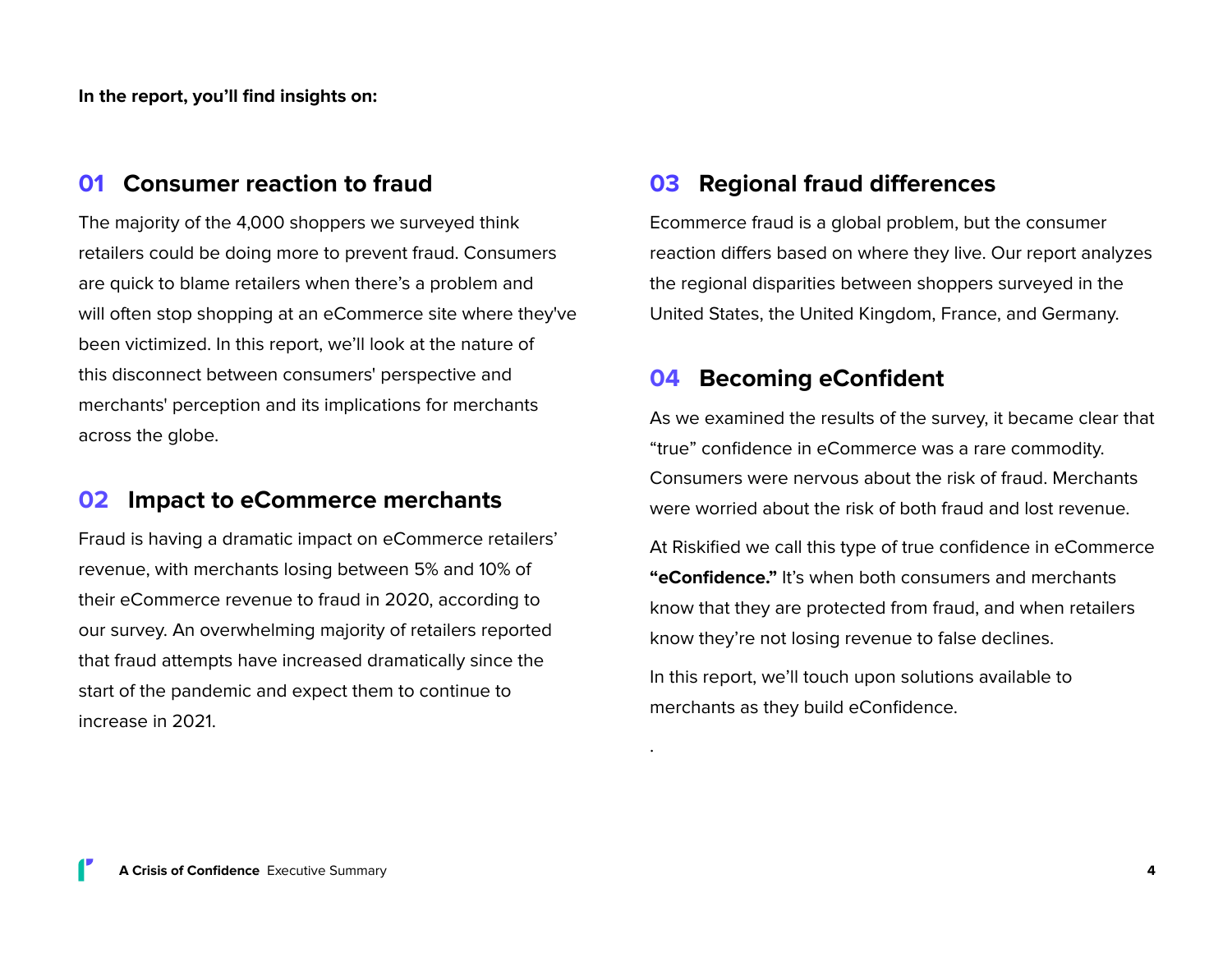### <span id="page-4-0"></span>**Introduction**

There's much to be said for confidence. When you feel confident, you tend to perform better. And when you act with confidence, people tend to assume you know what you're doing. But this is only true when your confidence is earned. Misplaced confidence has the opposite effect. When you're more confident than you should be, people tend to assume you never know what you're doing.

Misplaced confidence looks like recklessness. And in the eCommerce world, where fraud is a constant threat, a merchant who looks reckless will soon face a reckoning.

Thousands of merchants around the world think they're handling fraud pretty well and that consumers agree with them. But recent research suggests that many of these merchants are unknowingly suffering from the fallout of overconfidence.

Riskified recently conducted an extensive research project in which we polled 4,000 consumers and 400 retailers across the UK, France, Germany, and the United States.

Our goal was to learn how shoppers and merchants perceive the threat of eCommerce fraud, and whether they are confident it is being managed well.

More than half (55%) of all retailers in the survey said they were confident in their ability to prevent eCommerce-related fraud, but only 34% of consumers said they trusted retailers' ability to prevent fraud.

Our research also showed that the impact of fraud on retailers' bottom lines across the globe is severe.

Some 26% of retailers said fraud is significantly damaging their profitability, with about one-third (34%) of retailers saying they had lost between 5% and 10% of their eCommerce revenue to fraud in 2020.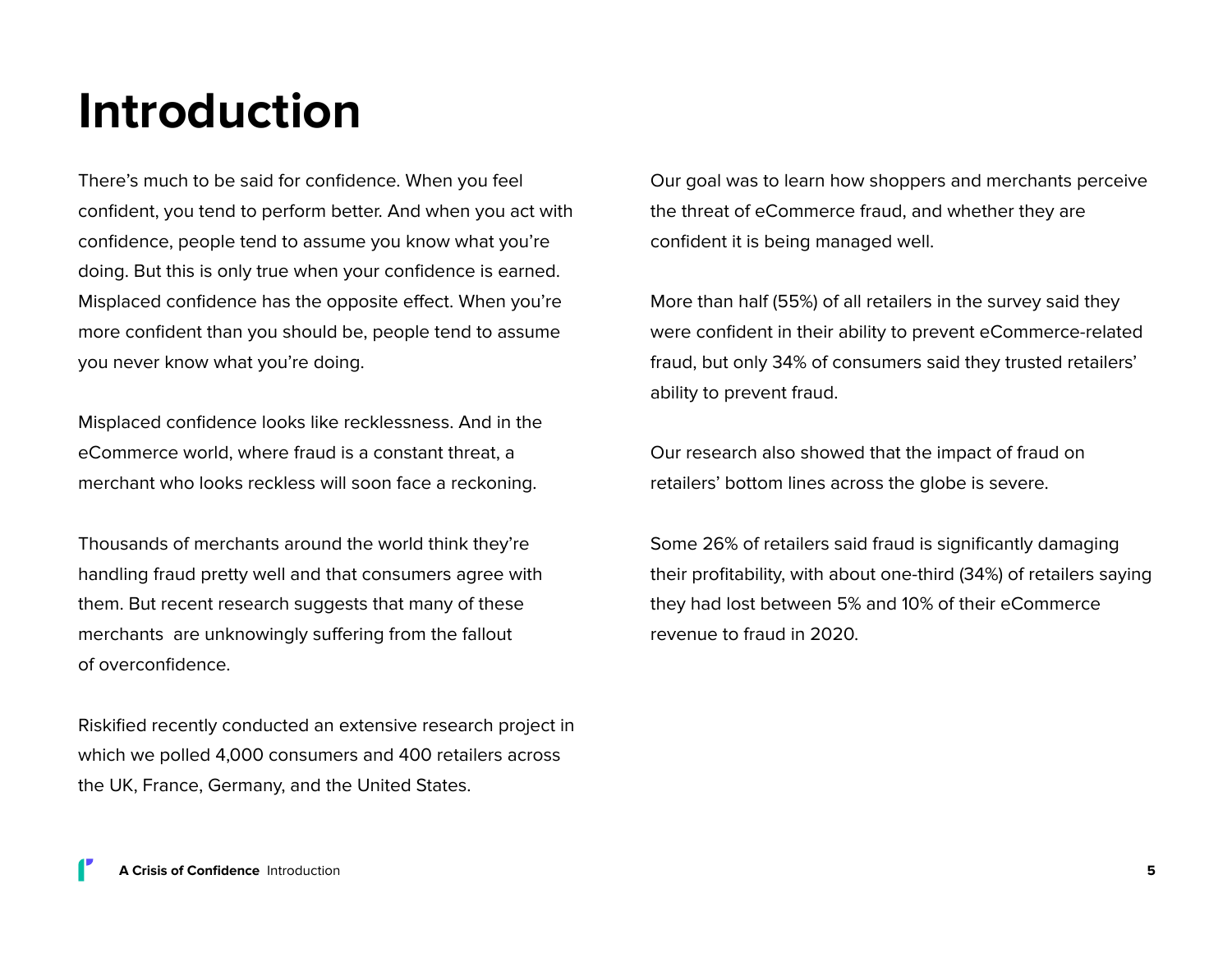#### **We surveyed:**

**4,000 consumers**

**400 retailers**

. . .



### **55%**

of retailers said they were confident in their ability to prevent eCommerce-related fraud

### **34%**

of consumers said they trusted retailers' ability to prevent fraud



### **26%**

of retailers said fraud is **significantly** damaging their profitability

### **34%**

of retailers say they lost between 5% and 10% of their eCommerce revenue to fraud in 2020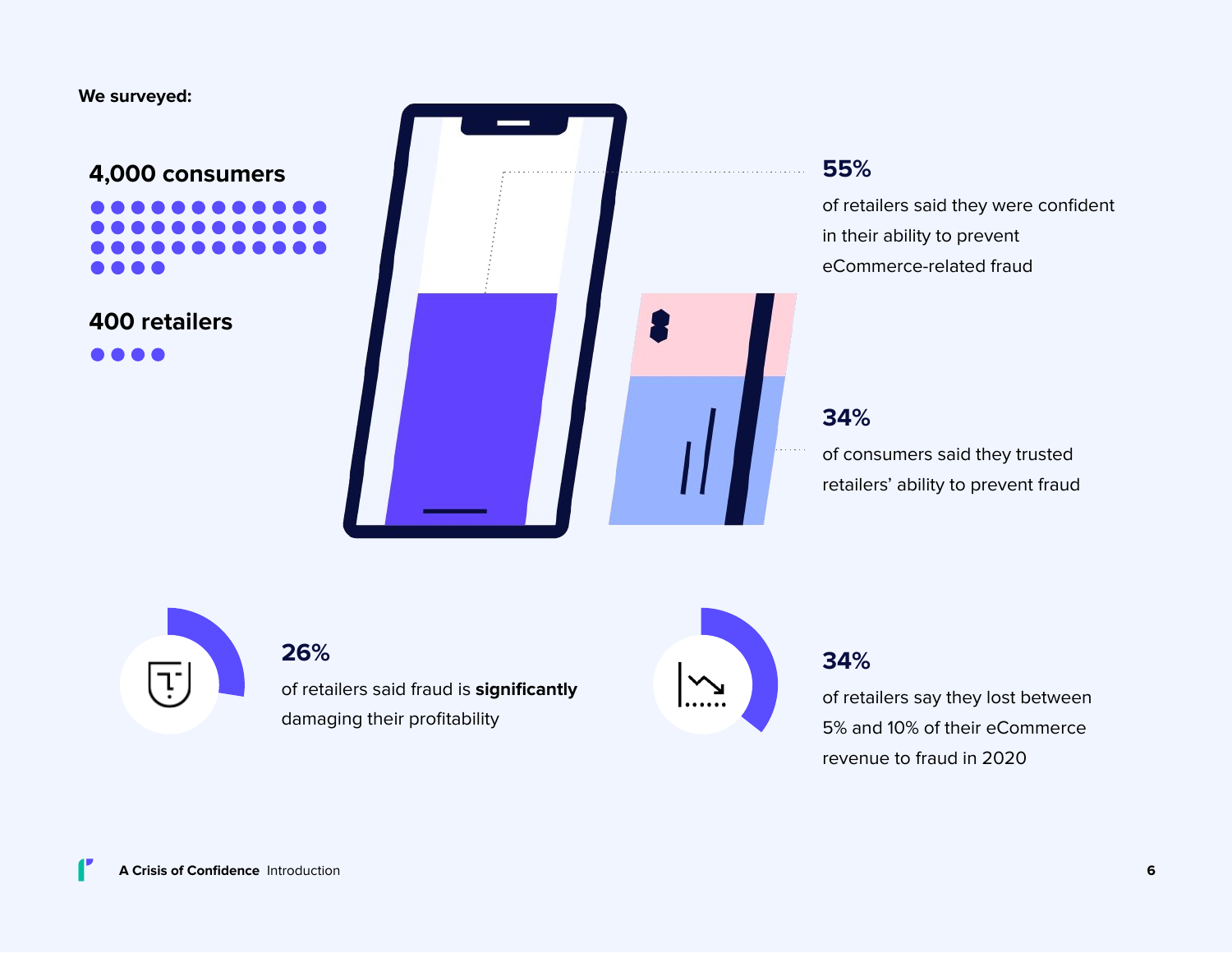# **The Global Disconnect**

<span id="page-6-0"></span>**01**

Ecommerce fraud is a global problem. On that, everyone agrees. But new research from Riskified shows that merchants and consumers don't see eye-to-eye on a key issue in fraud prevention. Consumers are not particularly confident in merchants' ability to combat fraud.

One of the interesting findings in our research is that in some places consumers are more accepting of retailers' claims that they're working as hard as possible to tackle fraud. In other places, consumers have grown short of patience.

To measure the gap between how merchants and consumers view fraud prevention, we asked merchants to rate their confidence in their ability to prevent and manage online fraud. We then asked consumers to measure their level of confidence in merchants' fraud-prevention ability.

We then compared those responses across the globe and in individual countries. (See the **Methodology** section at the end of this report for details).

### **"**

**The real problem isn't the gap among countries, it's the gap between consumer and merchant perceptions.**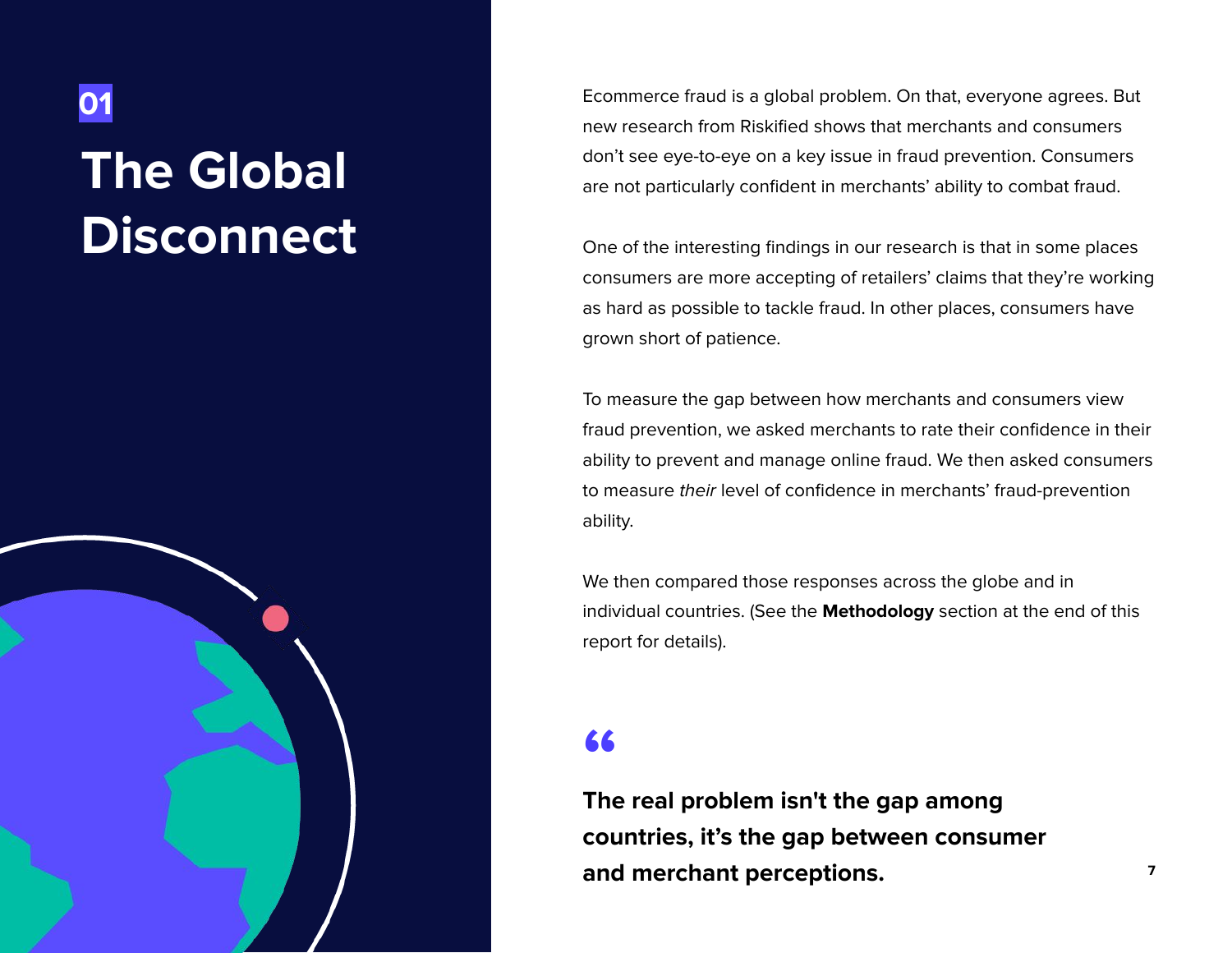### **Not all disconnects are equal**

The confidence disconnect is a worldwide problem for eCommerce merchants. But the size of the gap between consumers and retailers varies widely among nations.

We created an eConfidence Index with a baseline of 100 based upon the average responses to the survey. A number above 100 indicates confidence higher than the average. What we found was that:

Merchants in the US and UK are significantly more confident in their abilities to manage fraud in eCommerce than their peers in Germany and France, with France trailing far behind all other countries.



#### **MERCHANT ECONFIDENCE INDEX**

That pattern repeats among consumers, although with less fluctuation than among merchants. Generally, US consumers were the most confident in merchants' ability to protect them from fraud while French consumers were the least.

#### **CONSUMER ECONFIDENCE INDEX**



But the real problem isn't the gap among countries, it's the gap in perceptions between consumers and merchants in all the countries surveyed.

In our analysis, we compared the percentage of consumers who expressed confidence in eCommerce merchants' ability to prevent fraud with merchants' perception of how well they themselves address fraud.

**There was not a single country surveyed where consumers felt as confident in merchants' abilities to stop fraud as did the merchants themselves.**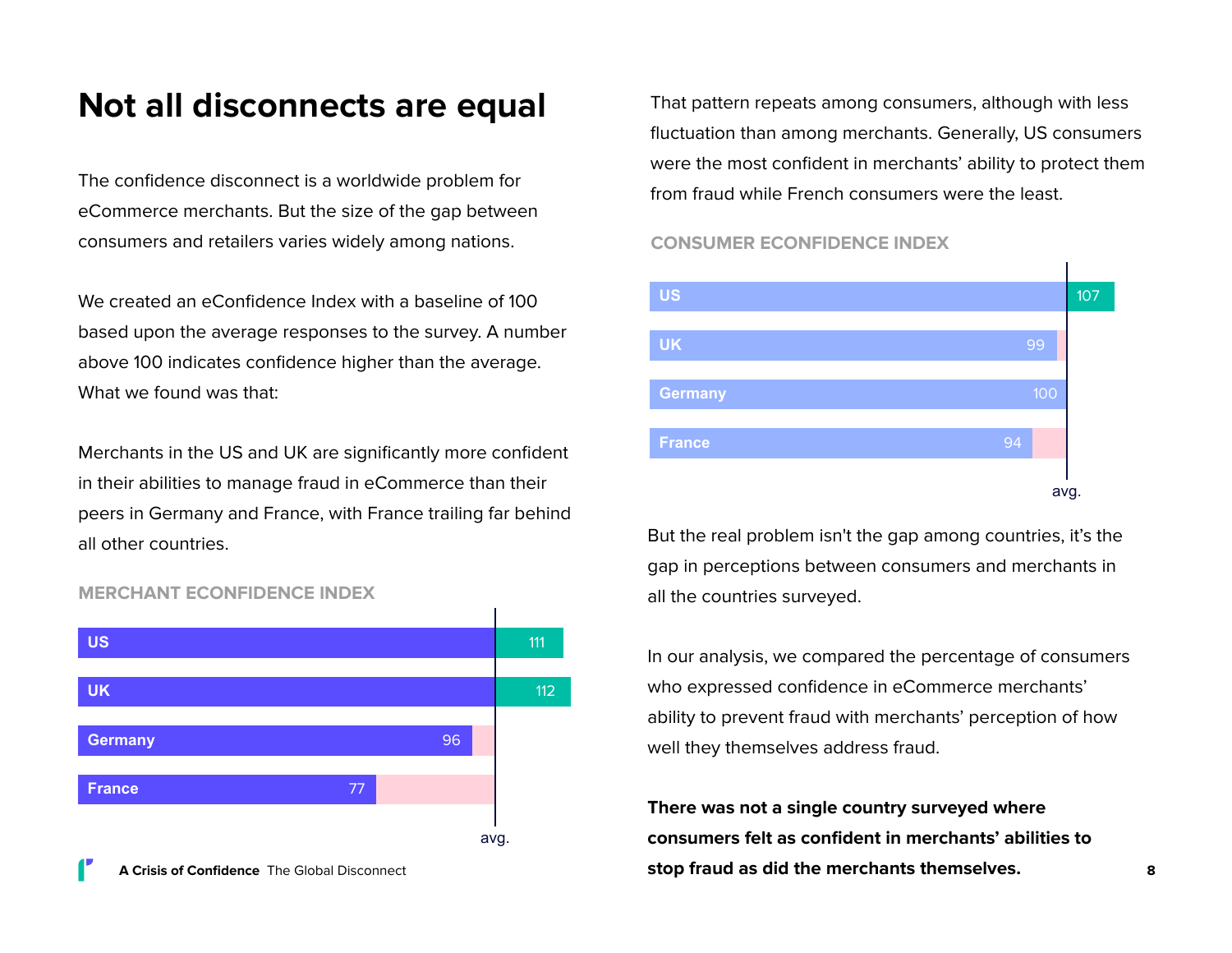#### **CONSUMER ECONFIDENCE GAP - BY COUNTRY**

Our analysis showed that merchants are **significantly** more confident in their ability to manage fraud than consumers believe them to be.

- This gap is largest in the US and the UK.
- This gap is narrowest in France because merchants themselves are significantly less confident there than in the other countries surveyed.



**MERCHANTS CONSUMERS** 



○ Source: Riskified's eConfidence Survey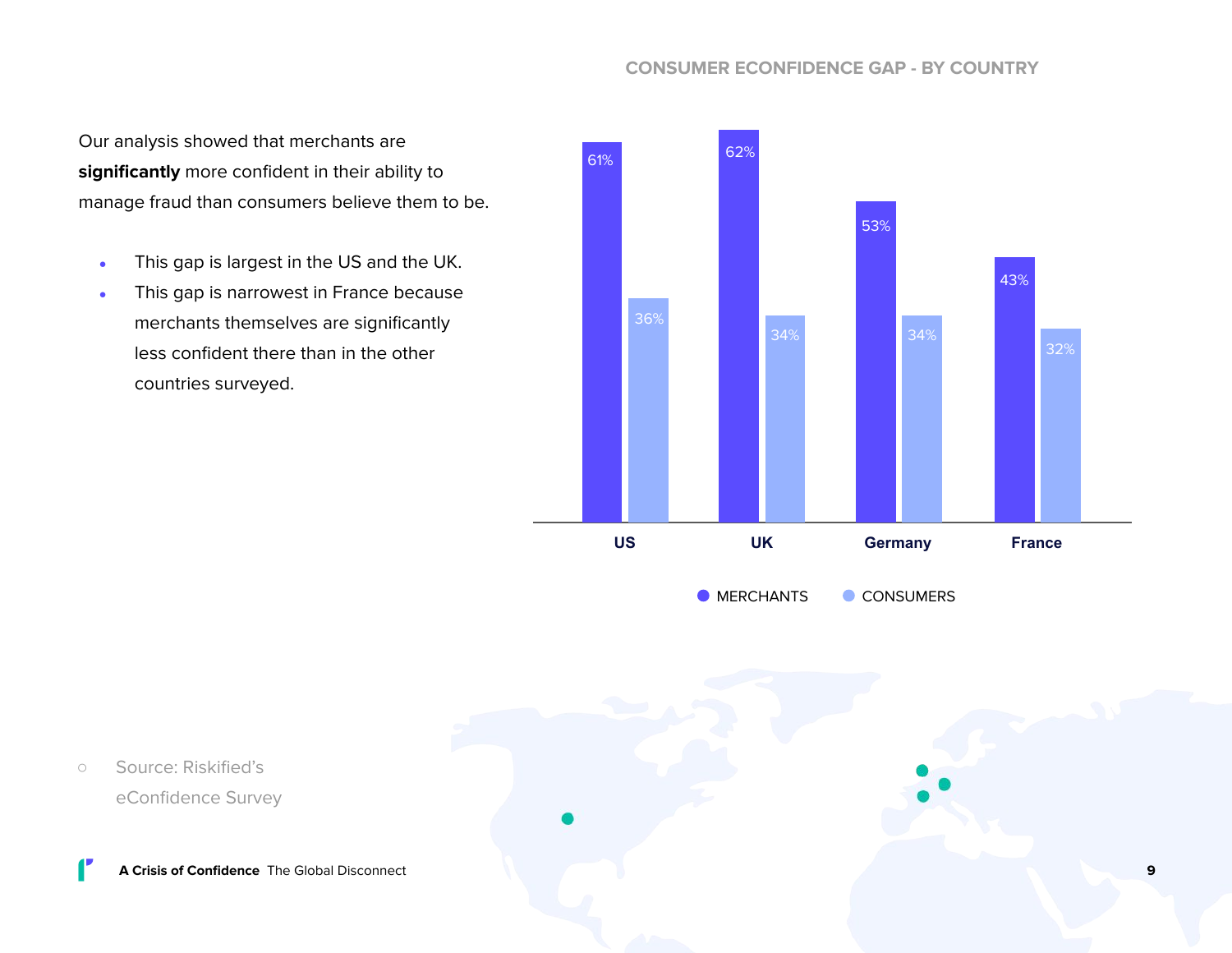<span id="page-9-0"></span>

# **The United States**



US consumers are angry about fraud. But the pandemic has convinced shoppers that the convenience of online purchasing is worth the risk. So they aren't giving up on eCommerce, but they will give up on individual merchants.

# **22%**

**of US shoppers said they had been a victim of online shopping fraud in the past year**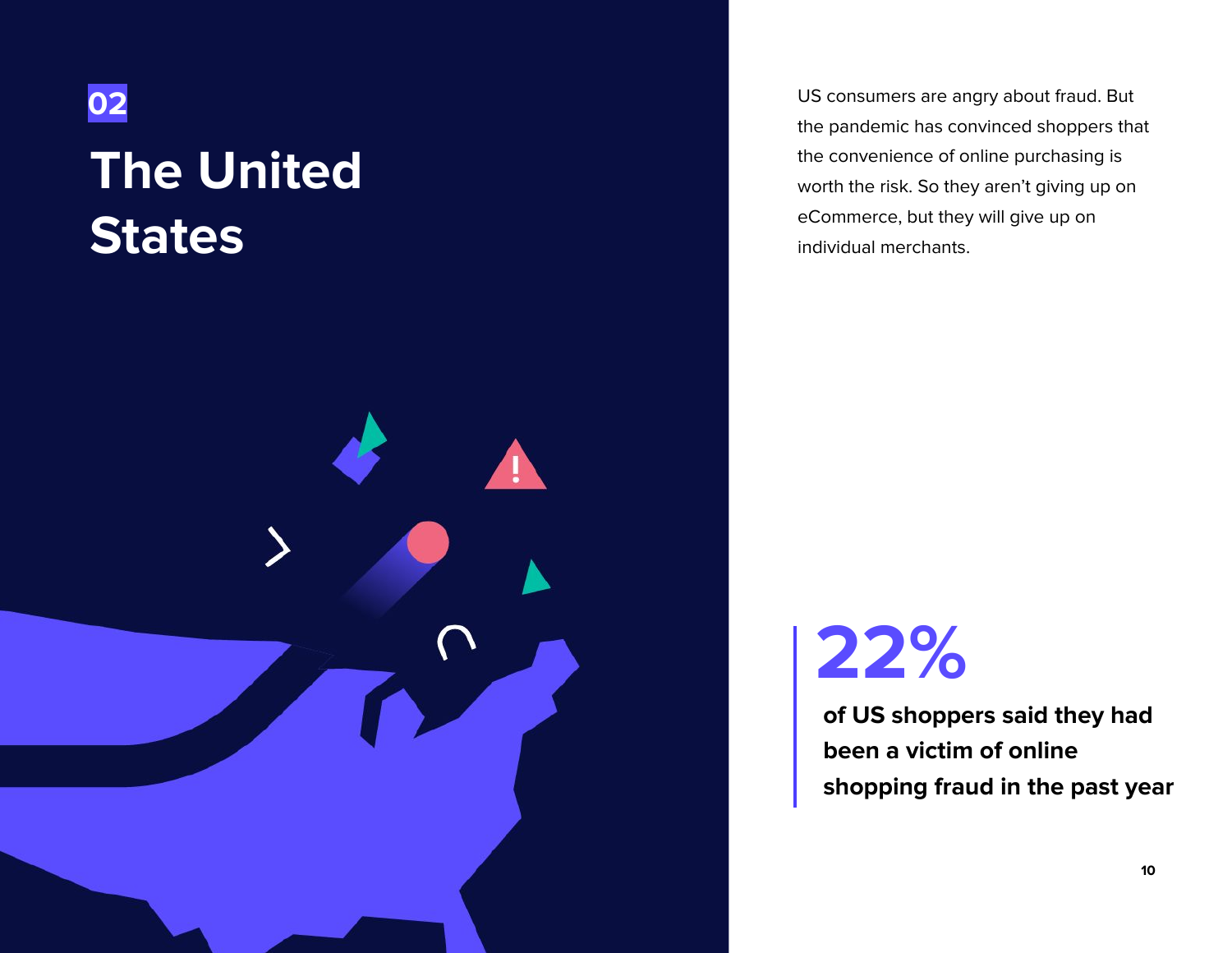

### **Loss of Faith**

According to our survey, more than a fifth of US consumers said they had been the victim of some form of online shopping fraud in just the past year.

Research we **[published](https://wwd.com/business-news/business-features/riskified-credit-fraud-report-1202990486/)** in early 2019 showed that a whopping **49% of US consumers said they'd been victims of credit card fraud at some time in their lives.**

And a remarkably large number of these victims blame the merchant.







of US consumers think the retailer could have done more to prevent them from becoming a victim of online shopping fraud



of consumers said they wouldn't buy from that shop online again



### **25%**

of respondents deleted their online shopping accounts after becoming a victim to online shopping fraud



### **40%**

place more blame on the retailer where their account was compromised than on the fraudster (33%)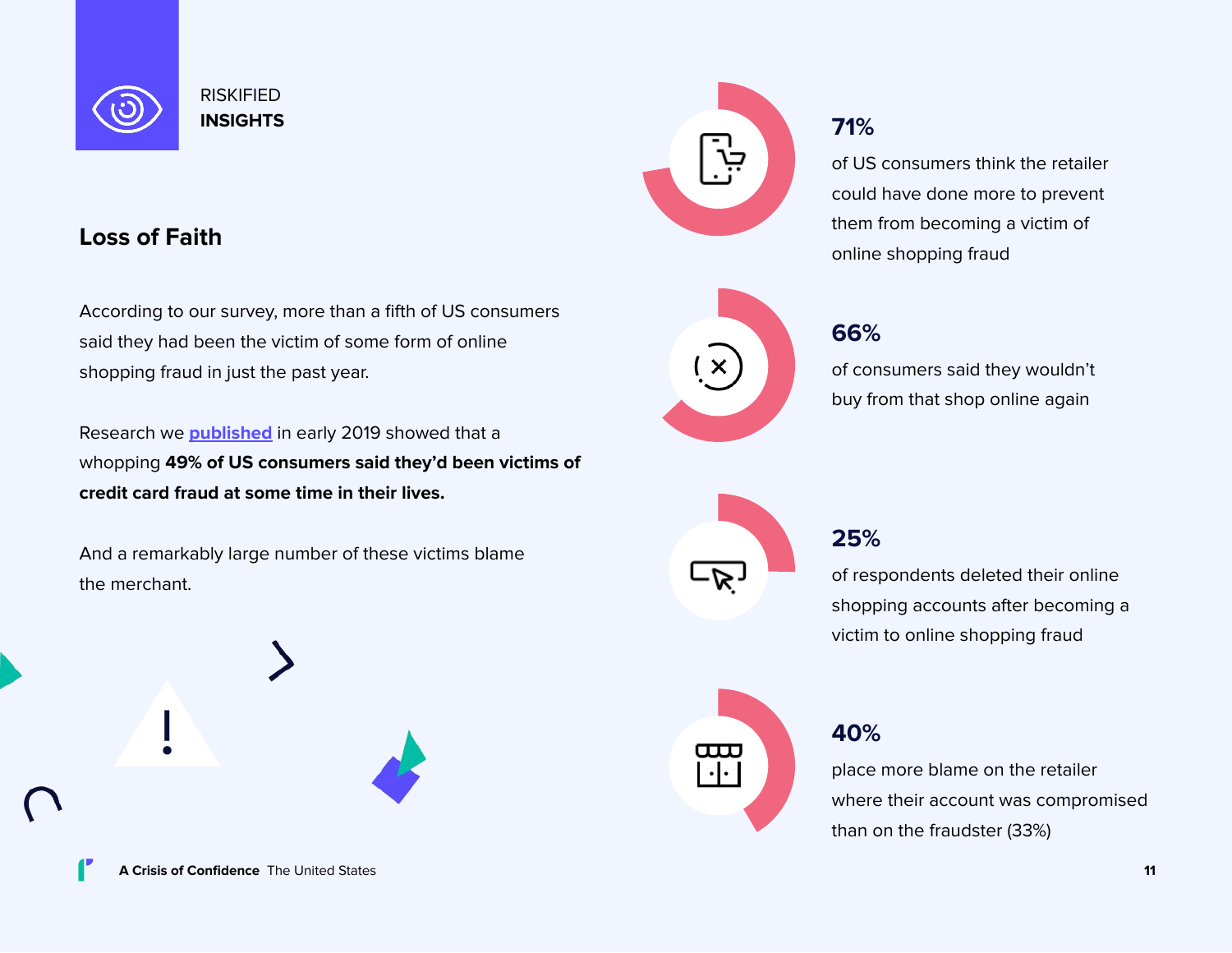Merchants in the United States recognize the problem. They have little choice. Fraud in the US is hurting business.

- Just under a third (29%) of US merchants say fraud is significantly hurting their profitability
- 44% of US merchants reporting losing 5% or more of their annual eCommerce revenue to fraud (combination of all response figures above 5%)
- 46% of merchants said that promo abuse has the biggest negative impact on revenue, followed by Account Takeovers (43%), Friendly Fraud (41%) and Card Not Present fraud (37%)

Retailers aren't feeling particularly optimistic about the future either, US merchants say fraud is accelerating and they expect things to get worse before they get better.

- 82% of companies have seen an increase in fraud attempts since the pandemic began
- 69% of merchants expect fraud attempts to continue increasing over the next year

In fact, one of the few areas where consumers and merchants agree is that things are getting worse.

More than a third (37%) of US consumers said they are more worried about online shopping now than just a year ago.

Roughly the same percentage (35%) of consumers said they expect to grow more worried about falling victim to some form of fraud while online shopping during the next year.

And a large majority of American consumers (63%) said they are concerned their card details could be stolen in the future.

And US consumers fear that eCommerce fraud will grow more sophisticated in the future. Some 45% of US consumers think merchants will find it harder to prevent fraud as criminals grow more sophisticated in their methods.

# **45%**

**of US consumers think retailers will find it harder to prevent online fraud as criminals hone their tactics**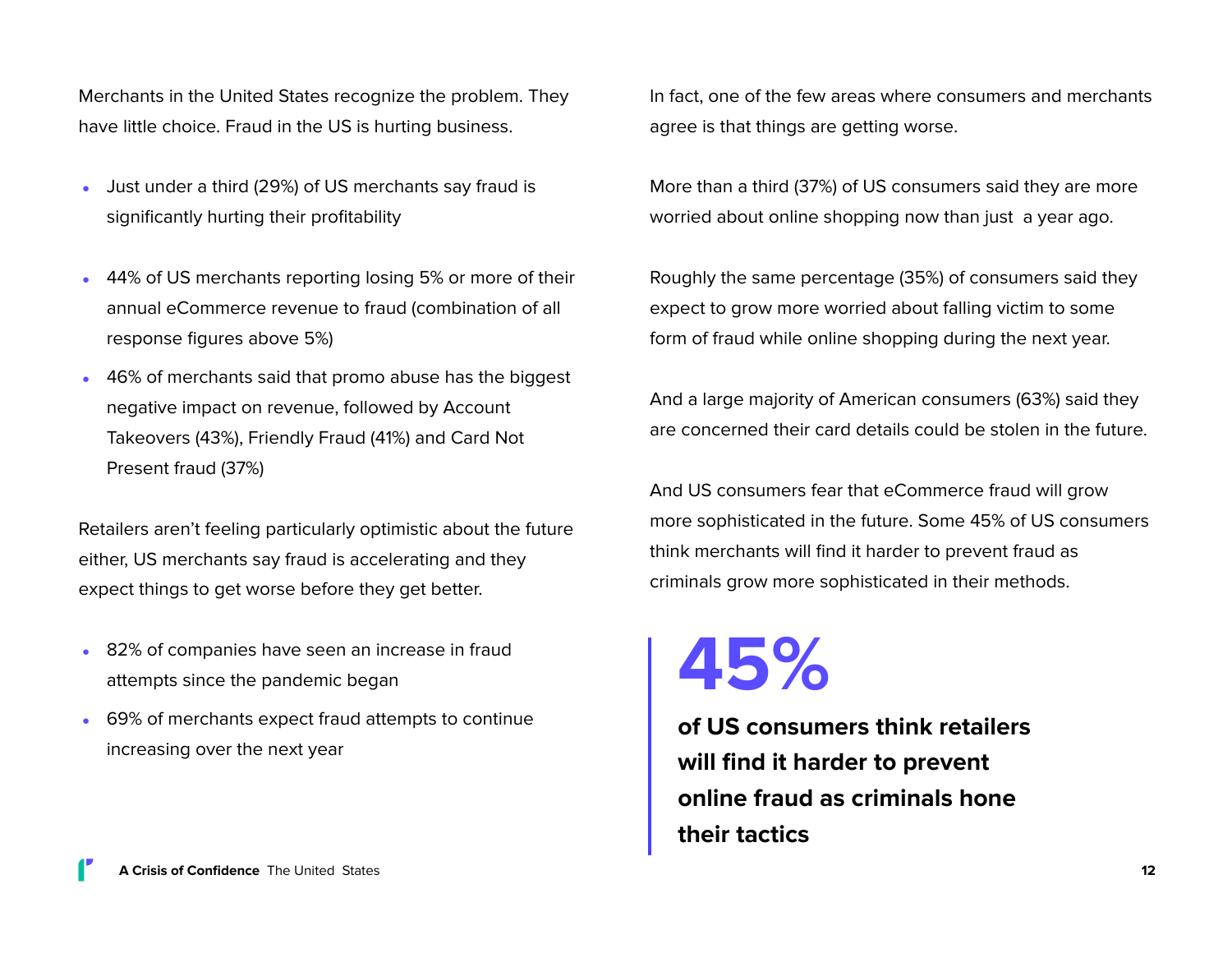<span id="page-12-0"></span>

# **The United Kingdom**



Merchants in the UK are feeling the pain of eCommerce fraud.

A third (33%) of them say fraud is **significantly** hurting their profitability. The biggest impact, according to 60% of the merchants we surveyed, is Card Not Present fraud, followed by promo abuse (48%), and Account Takeovers (39%).

UK consumers are feeling pain too. Some 15% of UK consumers surveyed say they've been the victims of some kind of online shopping fraud in the past year.

UK consumers also say they doubt that merchants can handle the threats posed by eCommerce fraud.

### **"**

**UK consumers doubt retailers can handle fraud.**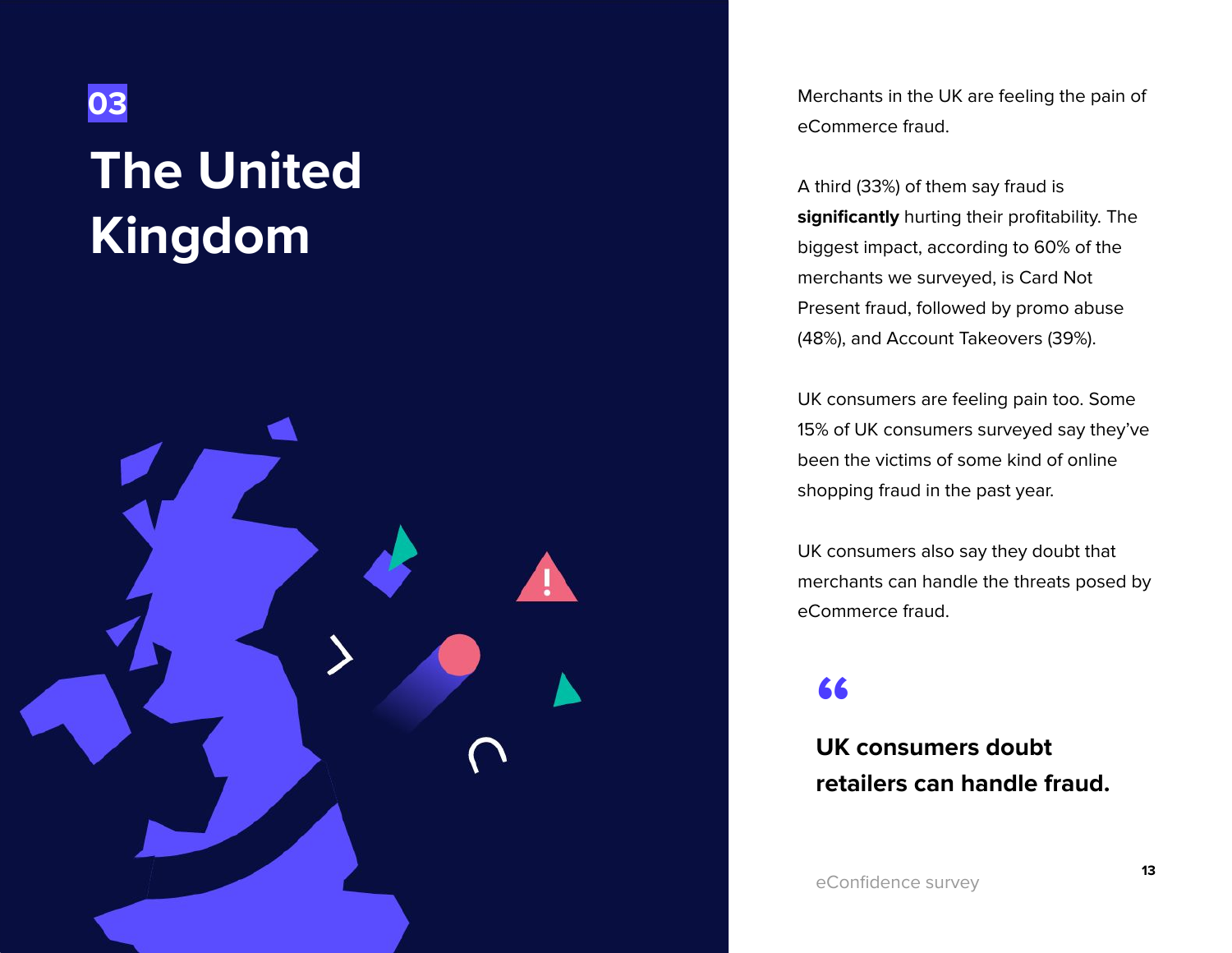

### **Placing blame**

In the UK, the problem is similar to that in the States. Merchants recognize the threat of fraud, but perhaps don't recognize that consumers blame them.

### **More than two-thirds**

**of UK consumers said they wouldn't buy online again from a shop where their account was compromised**

### **39%**

of UK consumers say they would blame the merchant if their account was compromised



### **27%**

of online shoppers said they are growing more worried about online shopping



### **51%**

of all UK shoppers we surveyed believe that retailers will find it even harder to prevent fraud over the next year



### **82%**

of merchants in the UK say they expect to increase their ability to mitigate eCommerce fraud in the next 12 months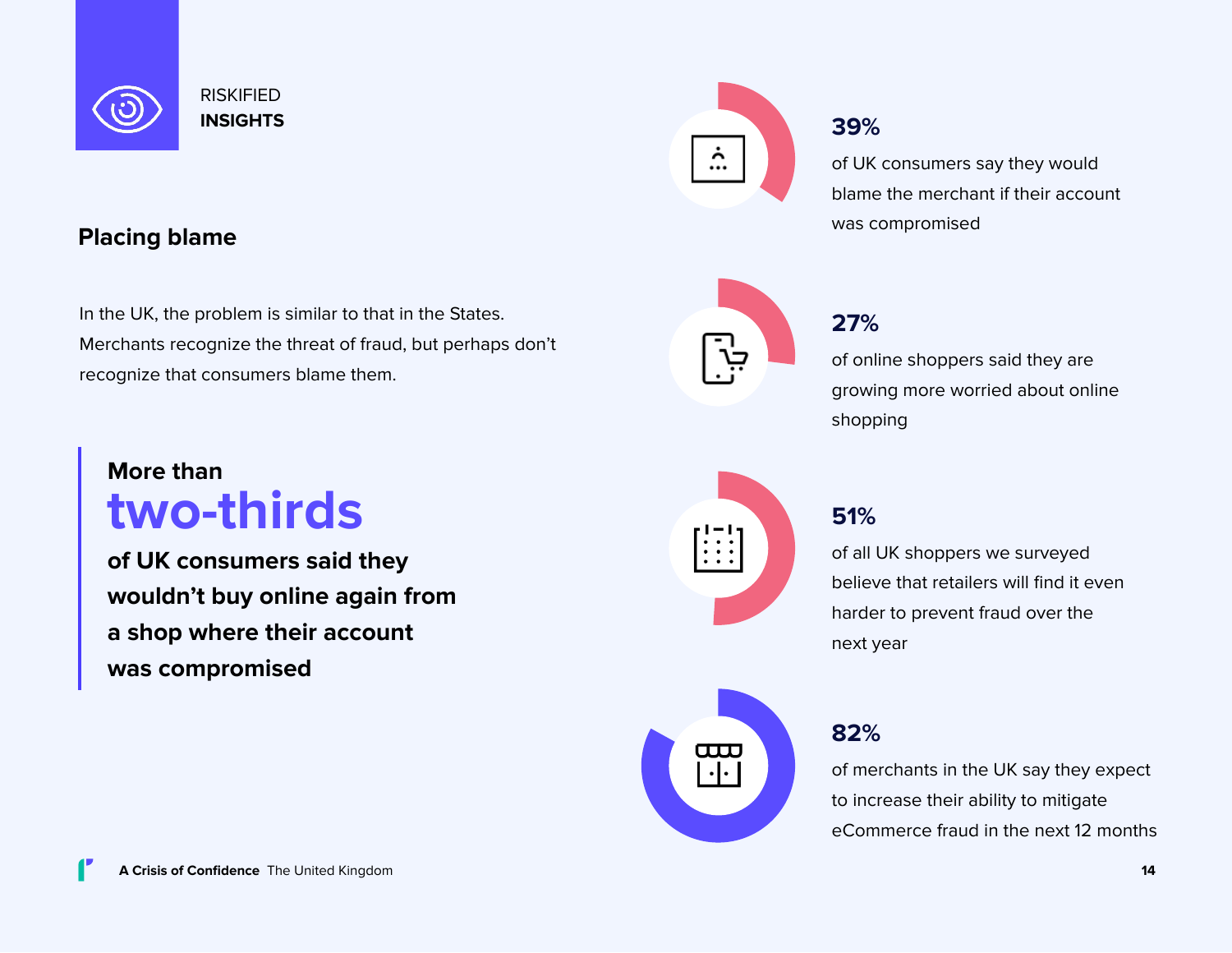And that increase would come on top of a performance that British merchants already rank highly. A full 82 percent agree with the statement "Our company is doing everything it can to stop credit and debit card fraud."

Similarly, 87% of the the merchants we surveyed in the UK agree with the statement "I am confident our company has all the tools we need to fight credit and debit card fraud" while 43% agree with the statement my company has "dramatically improved our ability to prevent fraud attempts" in the past year.

In particular, more than half (51%) of merchants surveyed said they are "extremely confident" their company is able to prevent all Account Takeover attacks. Slightly fewer merchants surveyed (44%) report being "extremely confident" in their ability to combat promo abuse.

The problem for UK merchants, however, is revenue loss caused by fraud-prevention methods that add friction for consumers. UK merchants ranked 3D Secure or other two-factor authentication as having the largest negative impact on revenue.



**of UK consumers say they would blame the merchant if their account was compromised.**

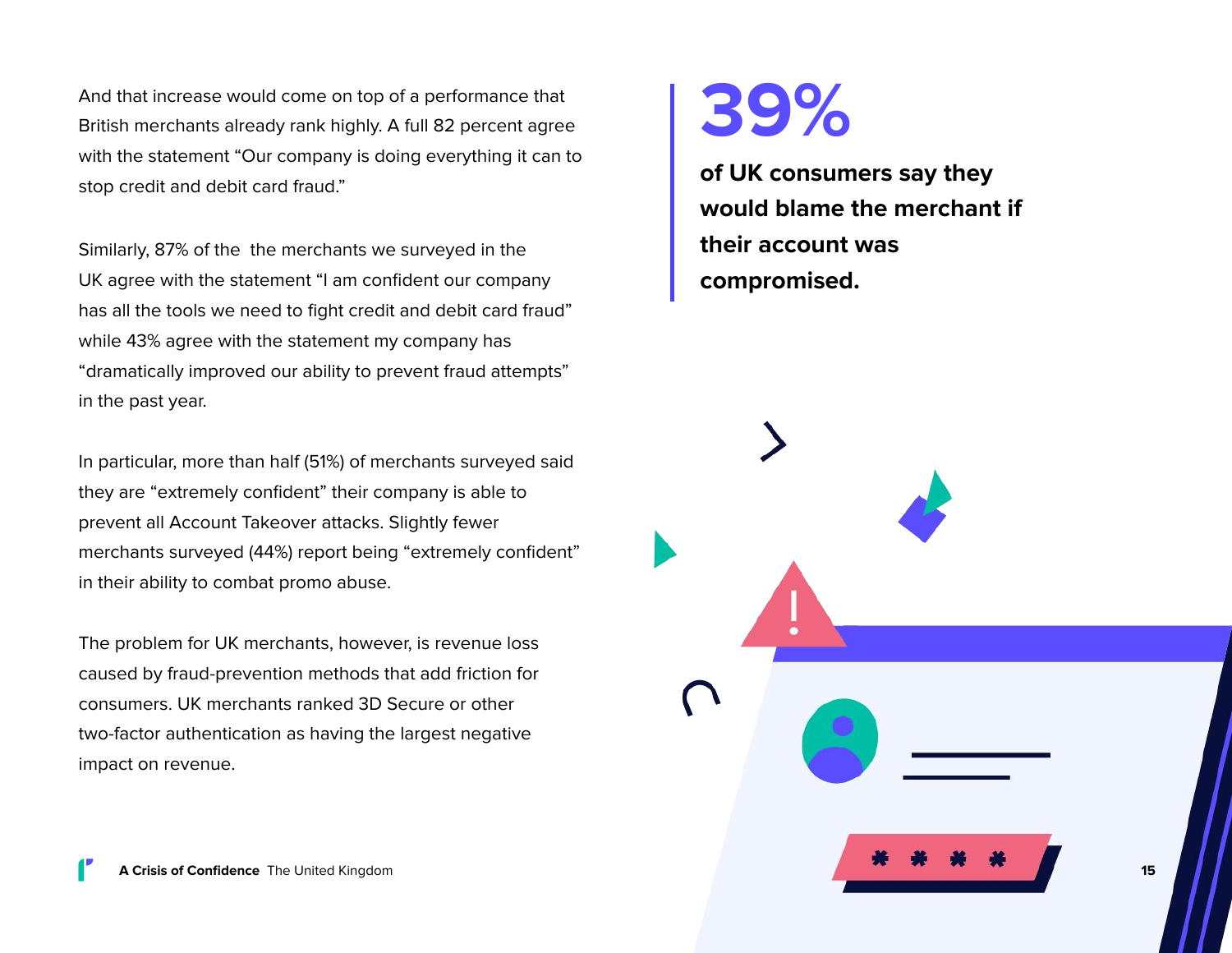<span id="page-15-0"></span>

Attitudes about online fraud in France are different from those in other nations. Our survey suggests that while the risks to consumers are recognized as substantial, online shoppers shrug and say c'est la vie.

For their part, merchants we surveyed have concerns about the level of security at their companies.

- 14% of merchants we surveyed in France feel their company could do more to prevent promo abuse
- 15% of merchants feel their company could do more to prevent friendly fraud
- 16% of merchants feel their company could do more to prevent Card Not Present fraud

# **66**<br>|<br>|<sup>12</sup>0 F

**It's French consumers, not French merchants, who appear overconfident.**

eConfidence survey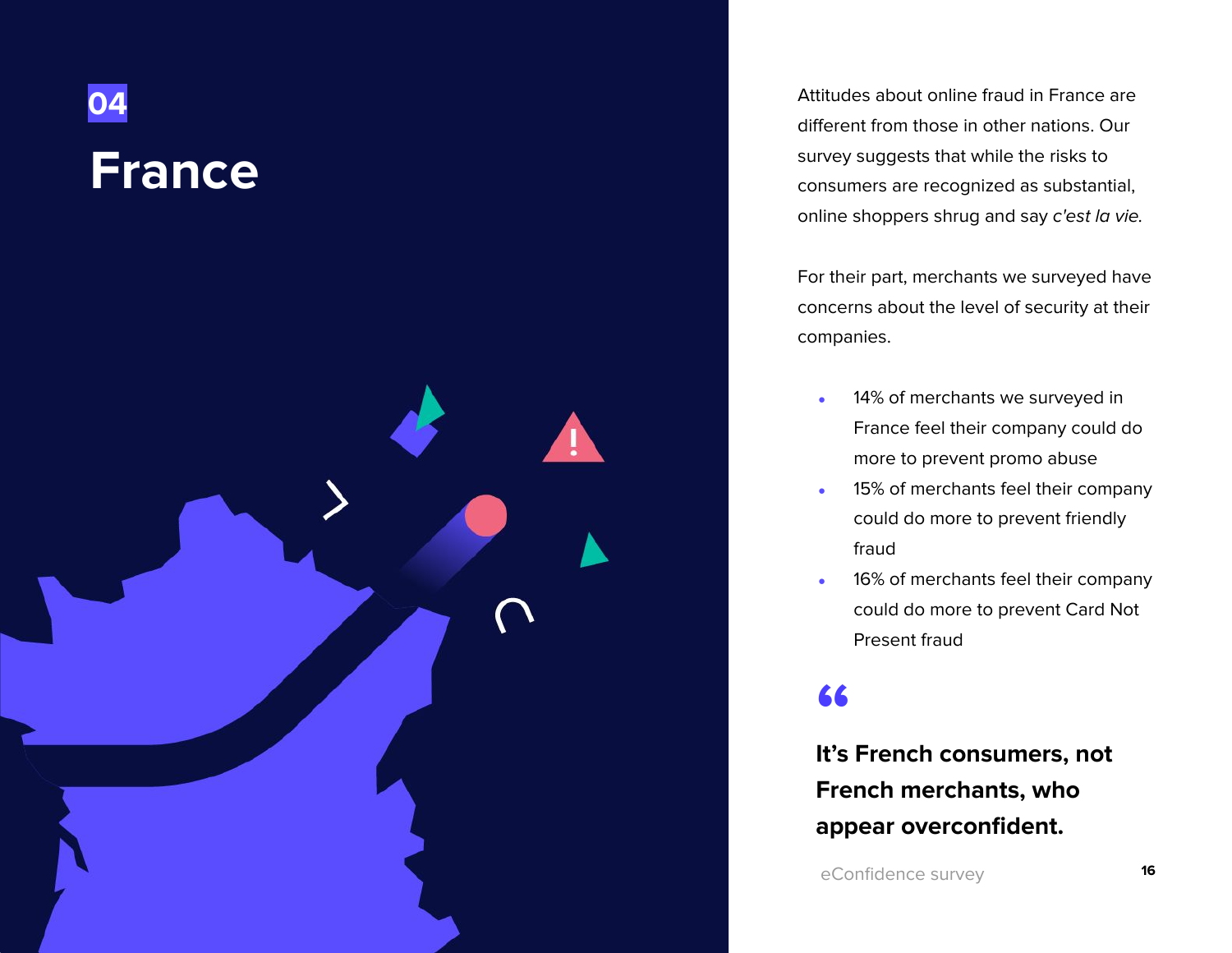### **An air of resignation**

In France, the story is a little different. French merchants seemingly aren't doing as much to prevent fraud as do retailers in other countries. Fewer than half (44%) of the merchants we surveyed use a solution to prevent account hacking. That's the second lowest score we recorded (Germany merchants reported 39%) and much less than in the US (51%) and UK (60%).

Perhaps that explains why France has the lowest overall eConfidence score: 77, well below Germany at 96, the US at 111 and the UK at 112.

But consumers seem resigned to this state of affairs. In other words, it's French consumers, not French merchants, who appear overconfident.

- 68% of French consumers surveyed said they think retailers could have done more to prevent fraud
- 17% of respondents said they were victims of online fraud in the last 12 months
- 59% said they are concerned their card details could be stolen, while 33% are afraid their data will be sold to third parties
- In case of online fraud, 37% of respondents would consider the retailer responsible for it

Yet a surprisingly high percentage of French consumers simply shrug off their fear of eCommerce fraud and their distrust of merchant's anti-fraud efforts.

Nearly two-thirds (63%) of consumer respondents in France claim to be confident when doing online purchases.

And roughly half of French consumers (50%) claim their online purchases will increase in the next 12 months.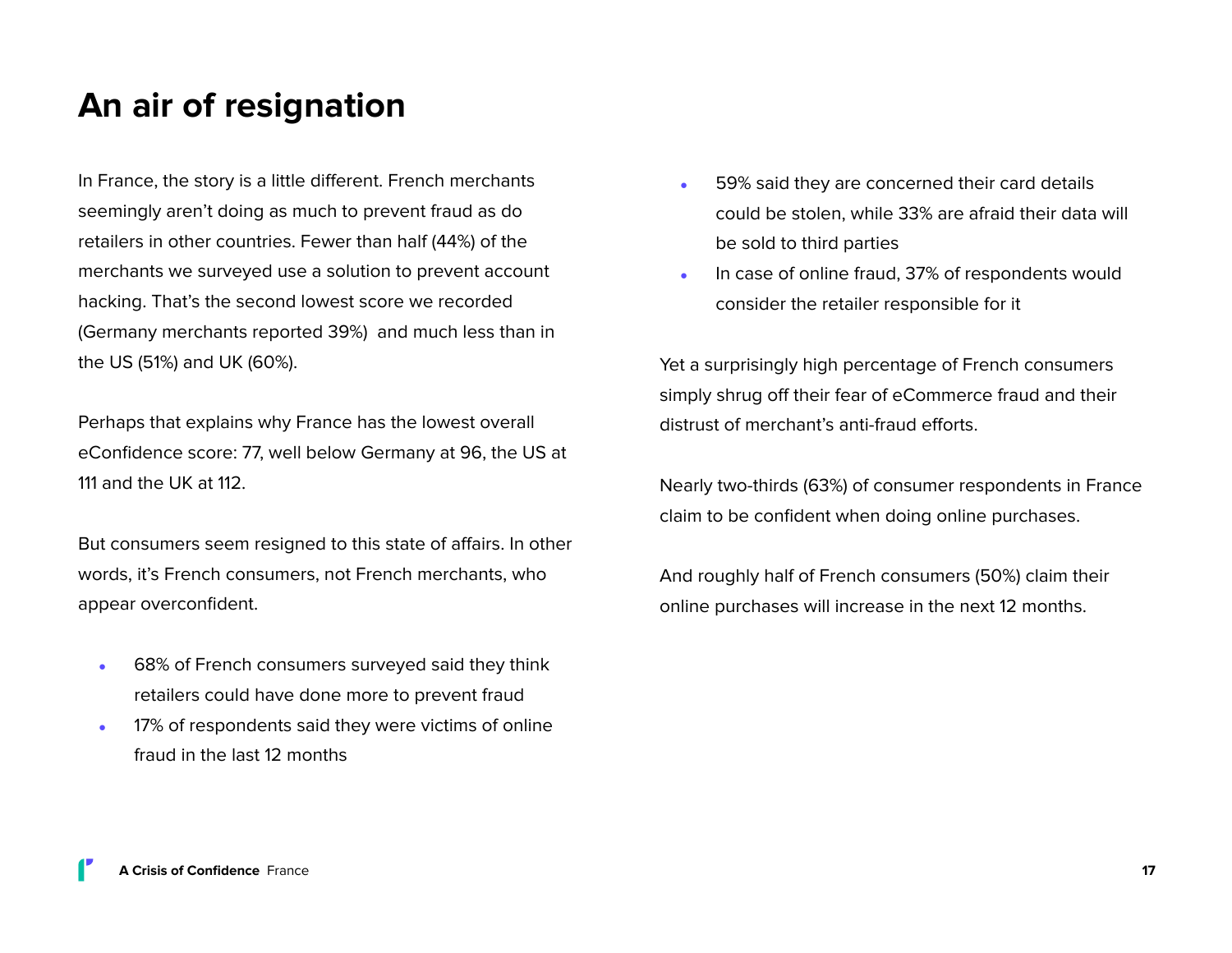<span id="page-17-0"></span>

No one in Germany seems particularly optimistic about the battle against online fraud. Nearly half of both merchants and consumers in Germany are worried about online fraud in the future, according to our survey results.

Almost half of the companies (49.5%) surveyed expect attacks to continue to increase, and 11% even expect them to increase drastically.

Among German consumers, one in two (51%) think retailers will have a harder time spotting fraudulent purchases; while 42% also fear that their data will probably be sold to third parties or that their card data could be stolen in the future (40.5%).

### **"**

**It will get worse … and merchants will get the blame.**

eConfidence survey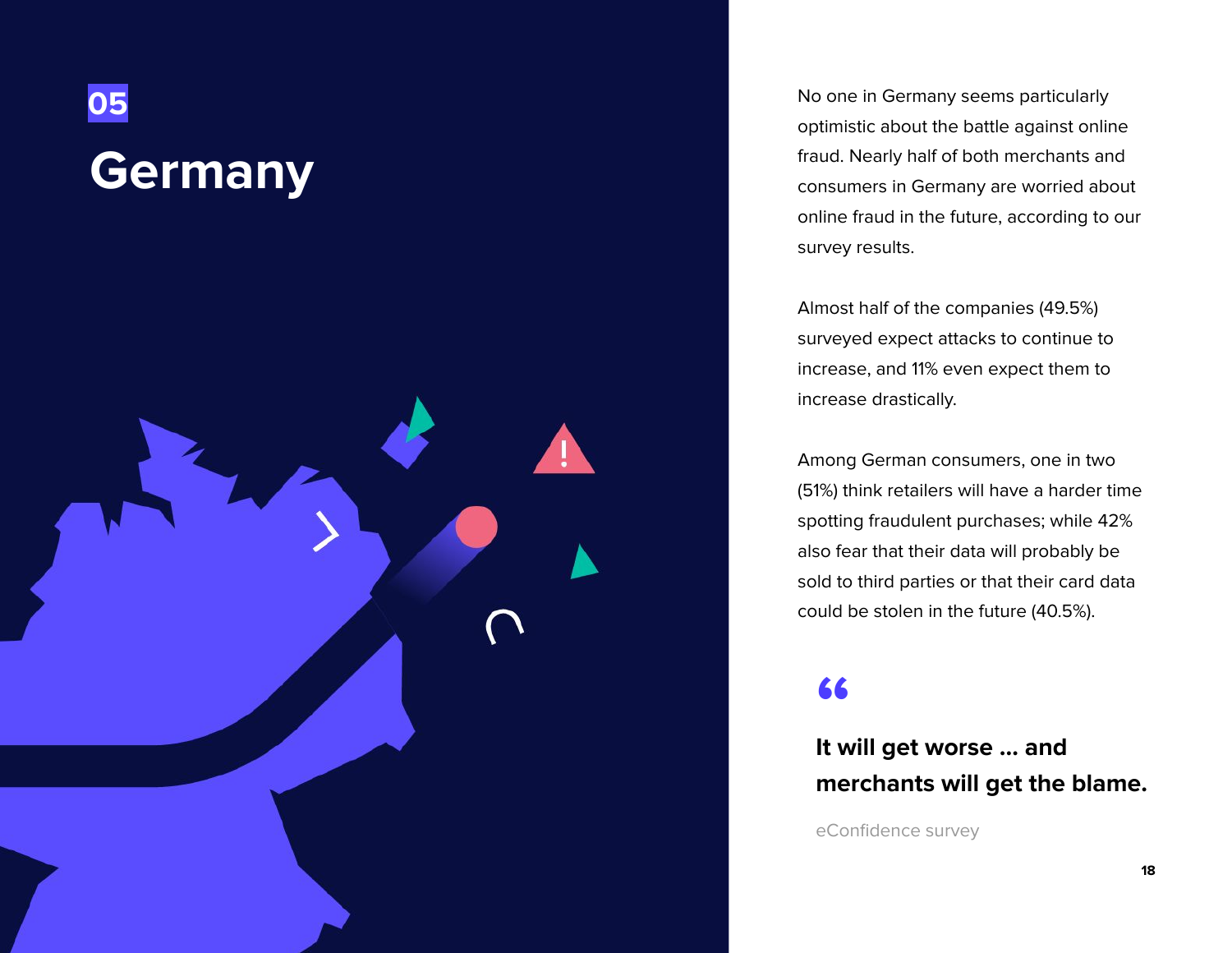### **Looking for someone to blame**

German consumers are harsh in their appraisal of how merchants battle fraud. 37% of German shoppers say they would blame the retailer if fraud occurs, while only 35.8% would blame the fraudster.

And who can blame them?

The percentage of German merchants using a solution to stop account takeovers was the lowest among all the countries surveyed: 39%.

More than two-thirds (67%) of German consumers who have fallen victim to fraud believe the retailer could have done more to prevent it from happening.

Meanwhile, 72% of all German consumers surveyed said they are worried about becoming victims of online fraud.

Complicating matters is that if fraud were to occur, 64% of consumers in Germany told us they would definitely not order online from this company again.

Trust among German consumers varies by the merchant's location and the nature of what is sold.

More than a third (37.5%) told us they have just as much trust if the online shop is based in another country; while 29% have slightly less trust in eCommerce merchants beyond their nation's borders.



**67% of German consumers who have fallen victim to fraud believe the retailer could have done more to prevent it**

**64% of consumers in Germany told us they would definitely not order online from this company again**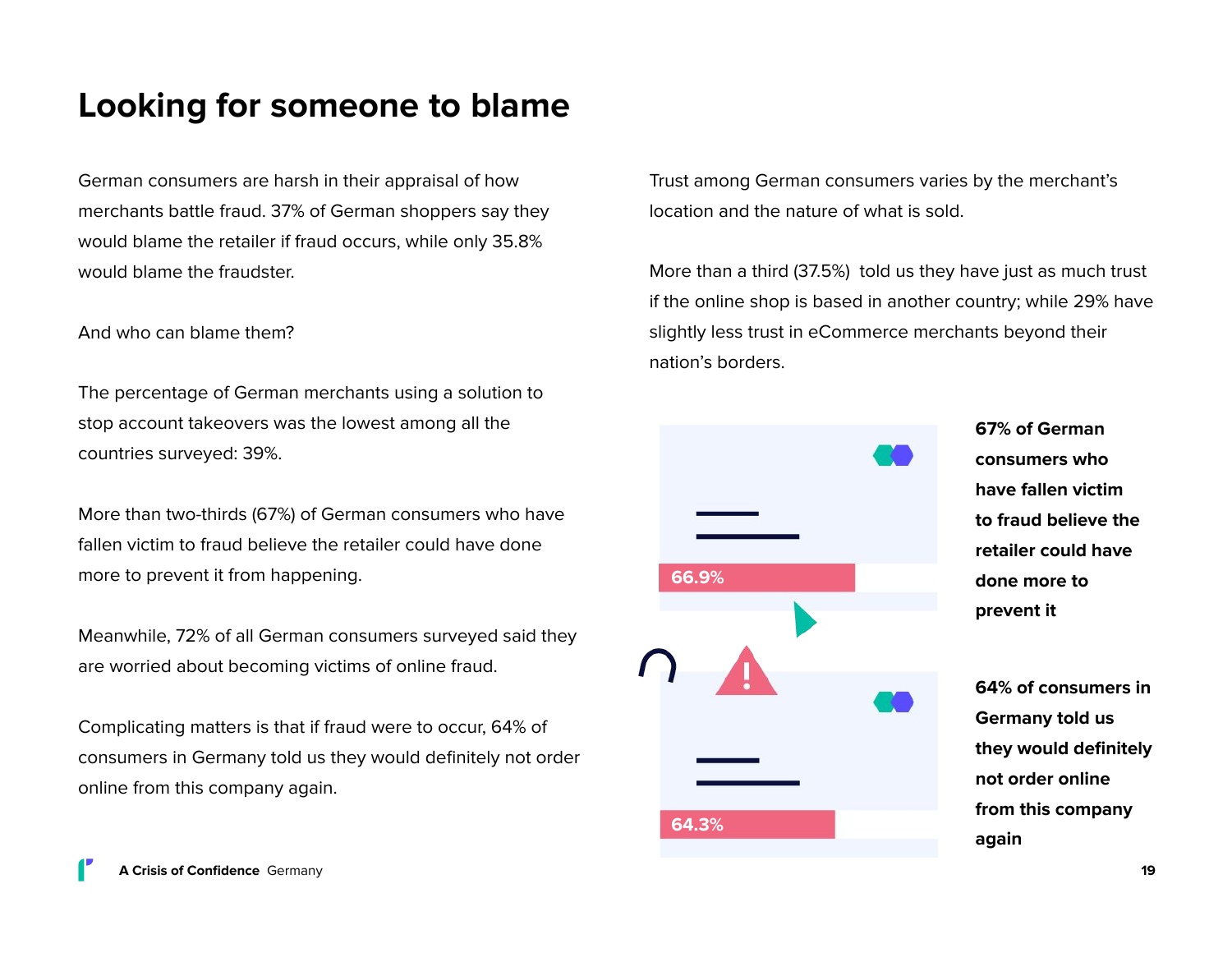### <span id="page-19-0"></span>**06**

# **Managing fraud with confidence**



Fighting fraud effectively requires a nuanced approach.

Being too lenient causes losses for merchants. But being overly conservative can anger consumers and cut into eCommerce revenue.

### **"**

**Online merchants are forced to make a difficult tradeoff of sacrificing growth for security or vice versa.**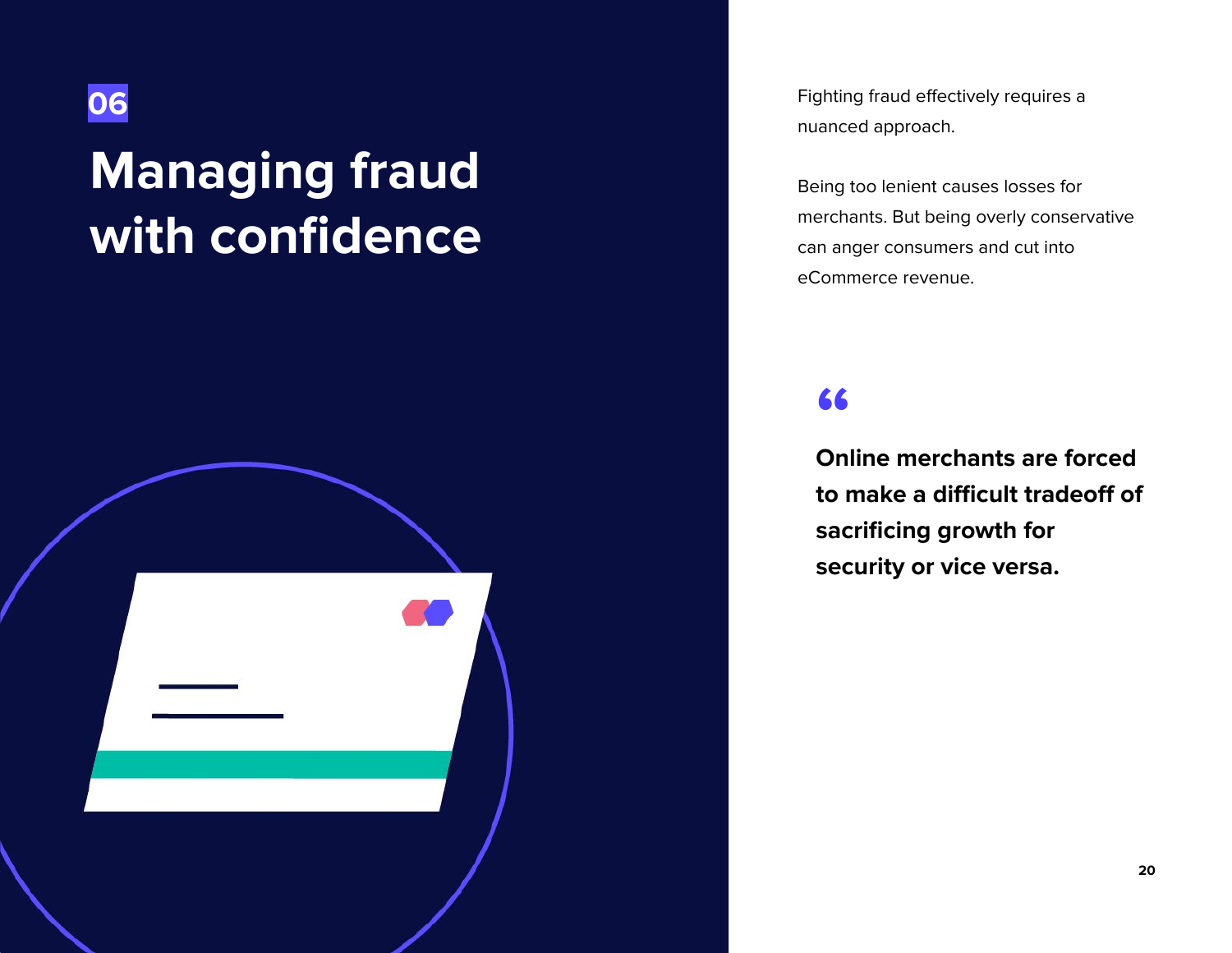### **False declines**

Global eCommerce sales grew 28% to approximately \$4.3 trillion in 2020 compared to 2019 and are expected to reach approximately \$6.4 trillion by 2024, according to **[eMarketer](https://content-na1.emarketer.com/global-ecommerce-update-2021)**.

As eCommerce grows, fraudulent activity becomes more prevalent and complex. To further complicate things, consumers increasingly expect fast and frictionless shopping experiences. Shoppers today are willing to complete only the minimum taps/clicks on their path to purchase.

Merchants must decide instantaneously which transactions to accept and which to deny. They are forced to make a difficult tradeoff, sacrificing growth for security or vice versa.

Making things worse, policies implemented by payment gateways and banks also introduce considerable friction points and increase the risk of false decline by third parties.

According to The Economist, an estimated 10% to 15% of online orders are declined by issuing banks. Riskified research shows that 72% of payment declines are placed by legitimate customers who can afford to make the purchase.

Our survey revealed that only 34% of consumers trust retailers' ability to prevent fraud. It also showed that customers tend to blame merchants for fraud experienced on their site.

Regardless of who's to blame, it's clear that it falls to merchants to address fraud, and to do so while also protecting revenue and their relationships with customers.

Merchants often attempt to solve these problems using a variety of legacy or in-house solutions and manual processes. These options are often expensive, outdated, and ineffective at accurately distinguishing between legitimate and fraudulent transactions.

Even with significant investment, many merchants cannot solve the problem effectively and are distracted from serving consumers and realizing their full eCommerce potential.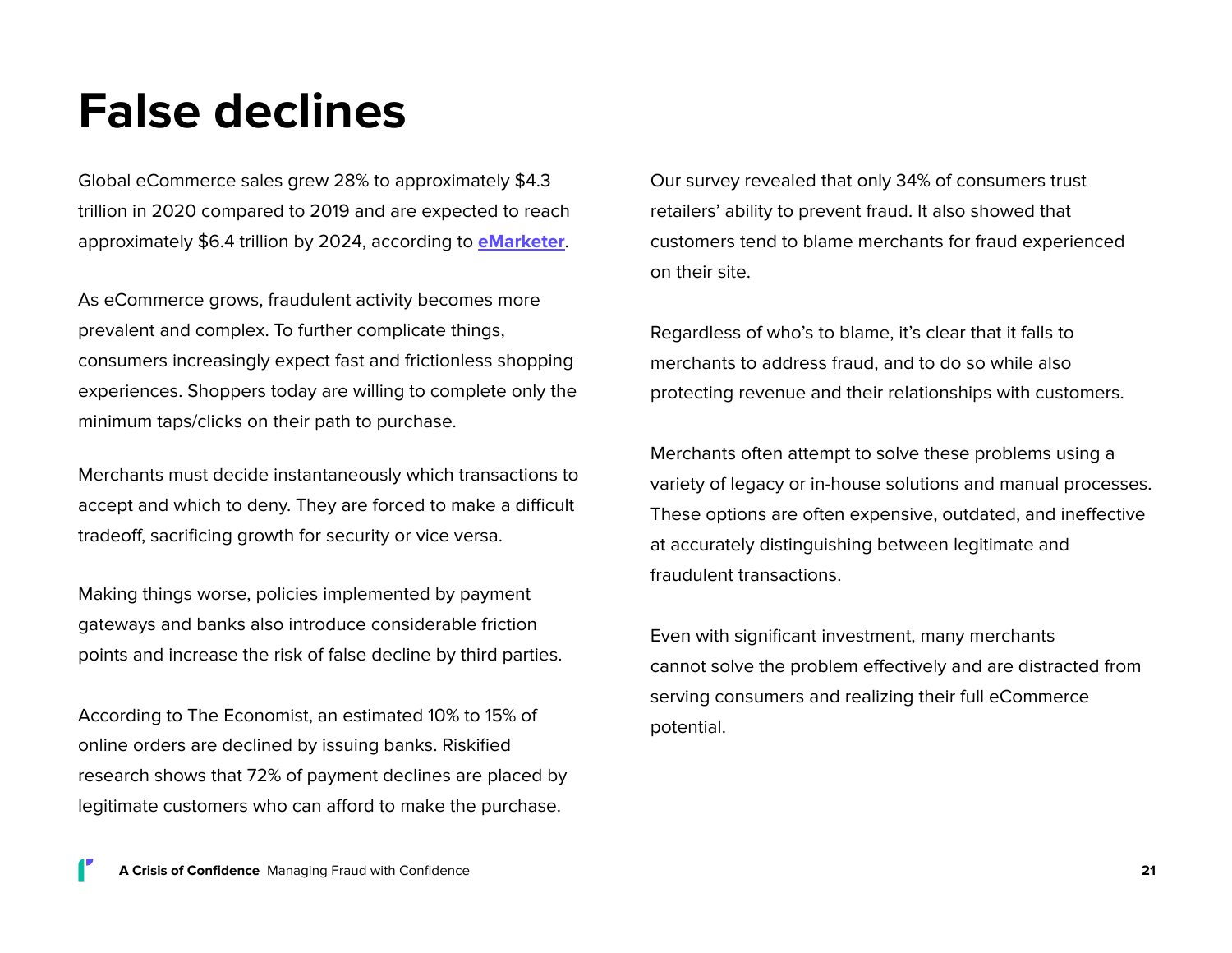# **Building confidence**

What can merchants do to mitigate the threat of fraud to their revenue while also protecting their reputations?

The solution is to inspire true confidence in eCommerce among consumers. To do that, merchants need to have the ability to mitigate fraud while providing frictionless shopping experiences.

Most merchants will turn, rightly, to technology. But a word of caution is required.

Too often, fraud prevention measures introduce customer friction. For example, two-factor authentication —which can stop a fair number of fraudulent transactions—can also cause frustrated customers to abandon their shopping carts.

As a result, two-factor authentication was ranked as the anti-fraud solution that is the most damaging to revenue for UK and French retailers according to our survey, and the second most damaging for US and German retailers.

At Riskified, we have spent the last eight years building an eCommerce risk management platform that allows online merchants to create trusted relationships with consumers.

Leveraging machine learning and a global merchant network, the platform accurately identifies the individuals behind online interactions without introducing friction for shoppers.

In addition to helping merchants better manage CNP fraud, our products protect customers from malicious account takeover attacks, combat payment failures at checkout, and allows merchants to block abuse while upholding consumer-friendly policies.

By making eCommerce safe, accessible and frictionless, we are creating a safe and prosperous future that both consumers and merchants can feel confident about.

We call this type of confidence **"eConfidence."**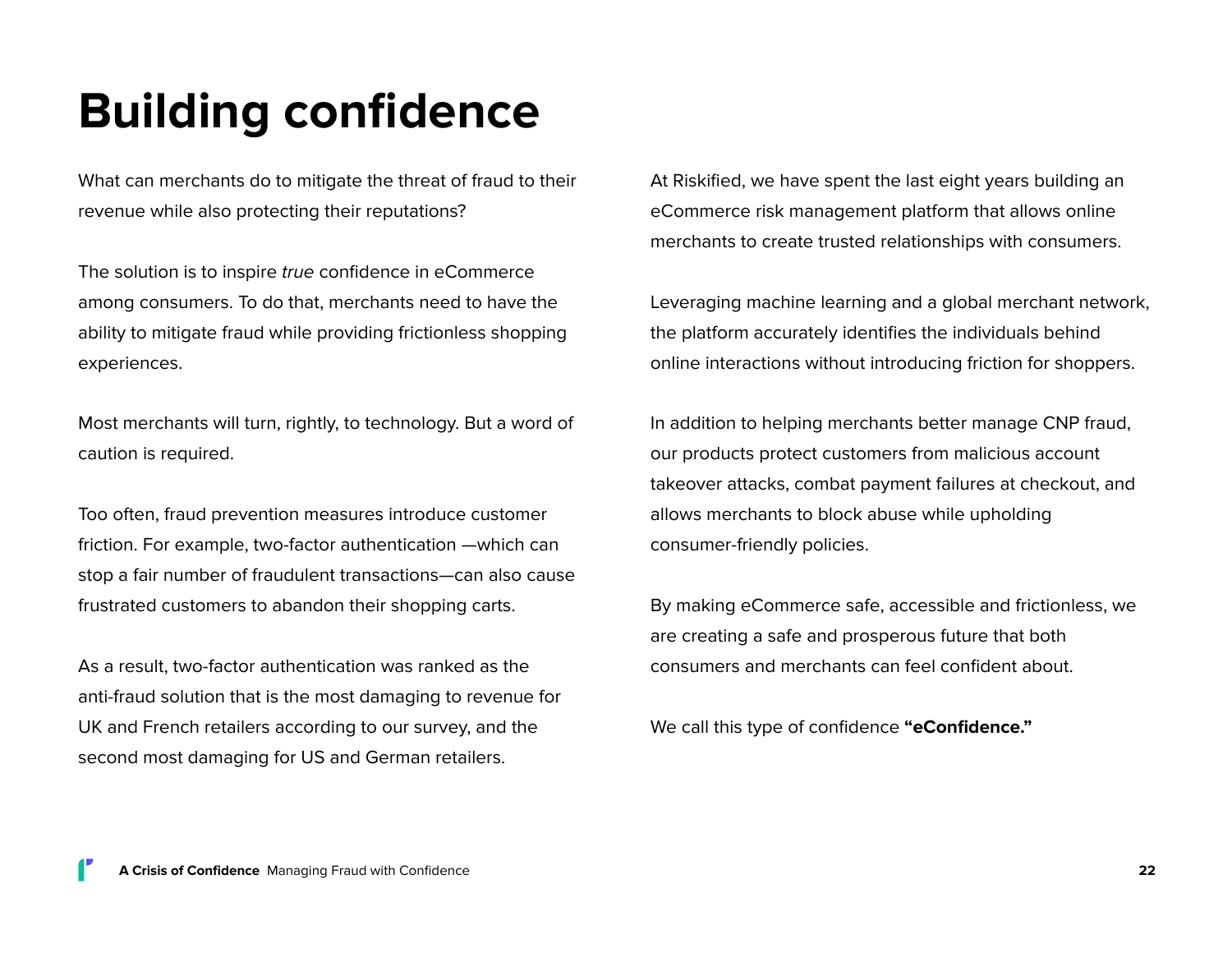### <span id="page-22-0"></span>**Conclusion**

The survey findings reveal that eCommerce fraud is significantly impacting merchants' profitability and eroding customers' trust. Making things worse is the gap between merchants' and consumers' perceptions.

While most retailers are confident in their ability to prevent fraud, the vast majority of consumers don't think merchants are doing enough.

It's up to business leaders to bridge the eConfidence gap. To build trust and allow customers to confidently buy online, merchants must stop fraud without introducing undue friction or declining legitimate shoppers.

Merchants partnering with Riskified can confidently increase sales without risking customer relationships. Our confidence in the accuracy of our technology has allowed us to pioneer the Chargeback Guarantee and other innovative products.

If you'd like to learn more about Riskified's products or technology, drop us a line at **[hello@riskified.com](mailto:hello@riskified.com)**.

### **More About Us**

Riskified's platform accurately identifies the individual behind each online interaction, resulting in frictionless experiences for your customers. Data from our global merchant network fuels proprietary machine learning models that drive a sophisticated decisioning engine. The platform supports all our products, delivering fast decisions that allow you to generate additional eCommerce sales and reduce overhead costs.

**For more information, visit our [website](https://www.riskified.com/) or contact us directly: at [hello@riskified.com](https://mail.google.com/mail/u/0/?view=cm&fs=1&tf=1&source=mailto&to=hello@riskified.com)**



Written by **Paul Conley**